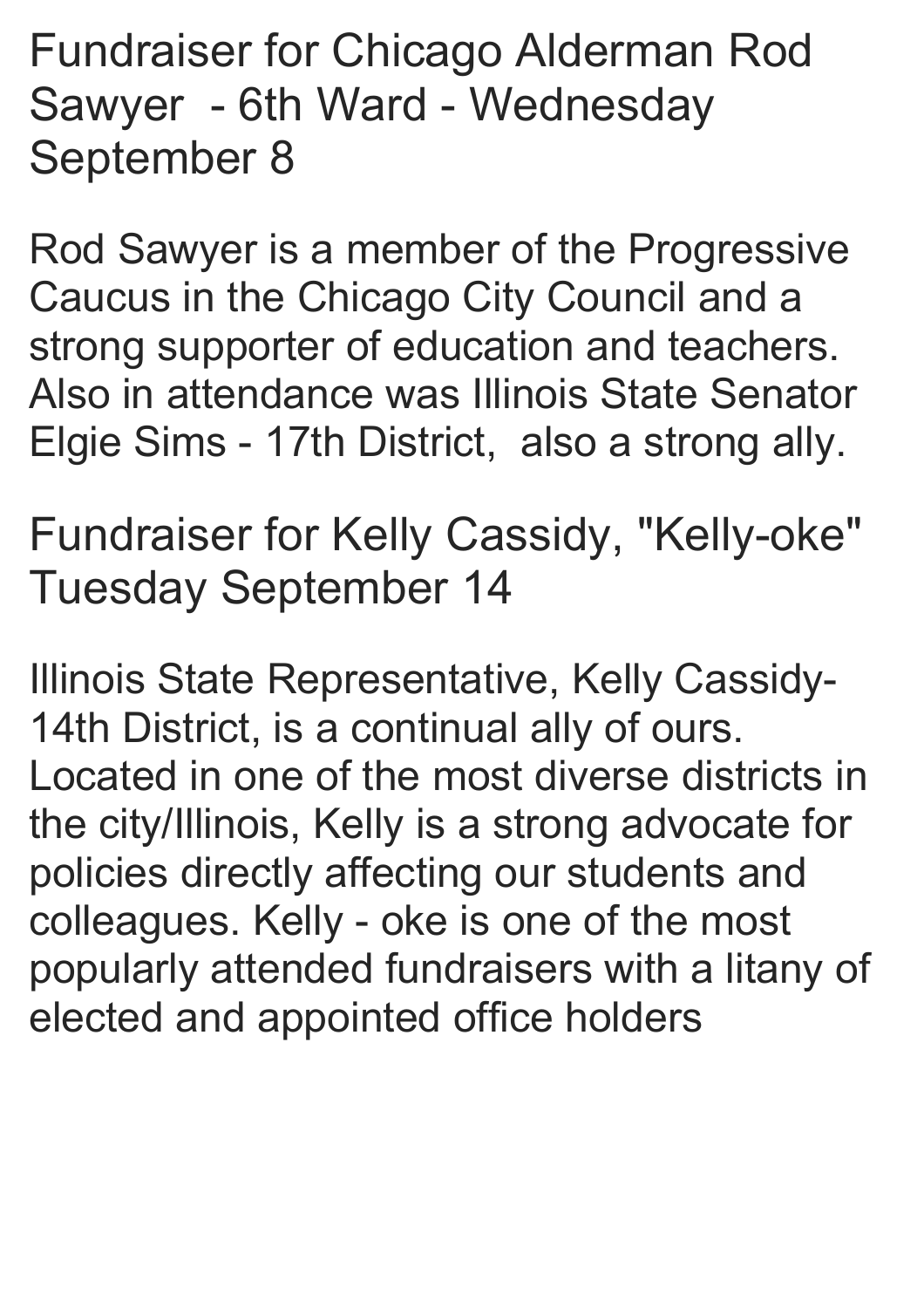present. Among them Lt. Governor Juliana Stratton. Chicago Mayor Lori Lightfoot. Former Illinois State Senator Toi Hutchinson, now Governor Pritzker's top advisors. Alderwoman Maria Hadden 49th Ward. Cook County Assessor Fritz Kaegi. As well as a number of lobbyist who are allies of IFT.

Illinois State Senator Ram Villivalam Educator Appreciation - Tuesday September 21

Illinois State Senator Ram Villivalam, 8th District, held an educator appreciation event on Tuesday September 21. I, along with John Cusick, IFT Legislative Director, attended along with about 10 teachers living in his district. There are 18 Local 1211 members living in Senator Villivalam's district. I reached out to all 18 last week, inviting them. Unfortunately none attended. We need to find a better way of connecting our members with